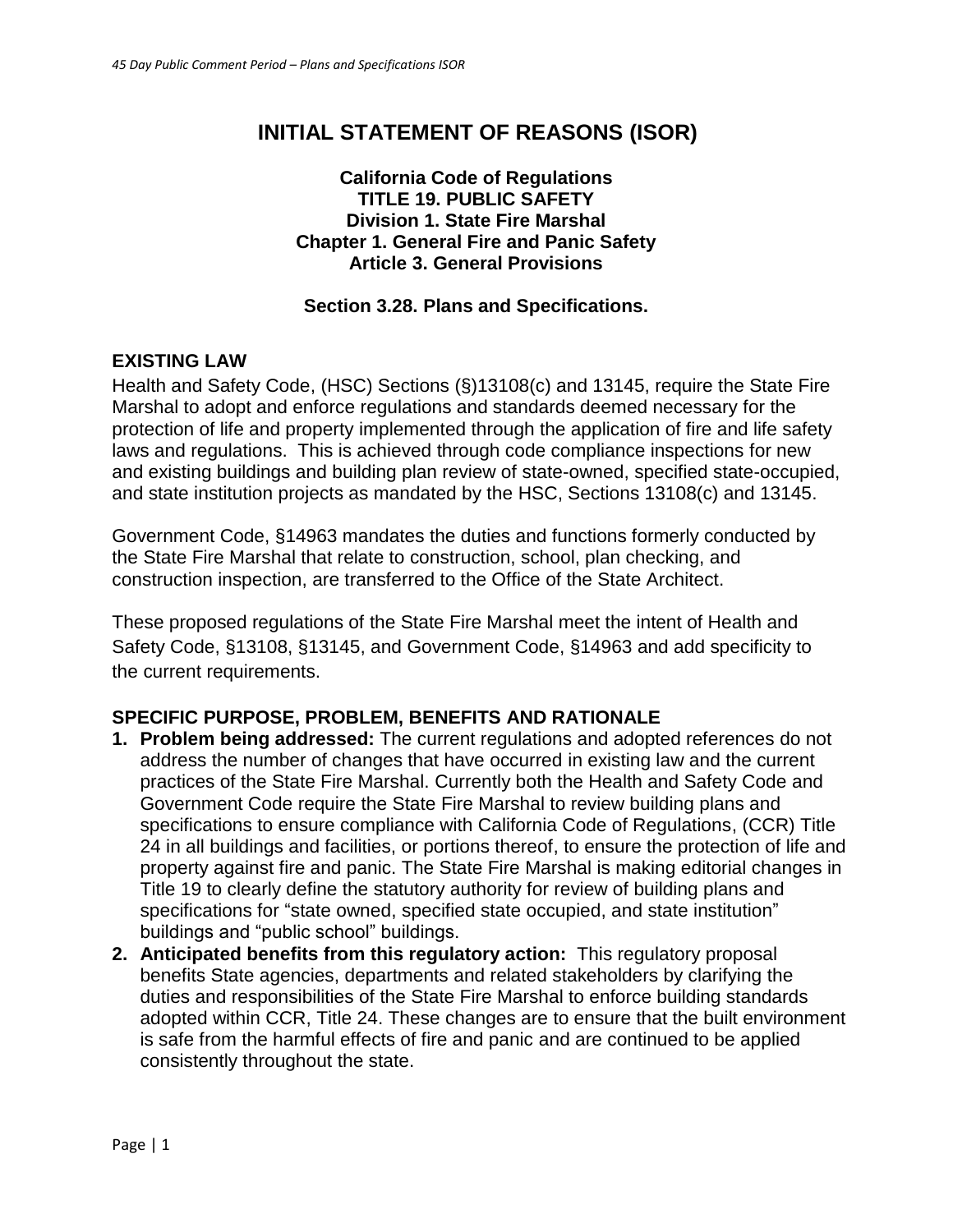**3. Factual Basis/Rationale:** Without these amendments, the duties, roles and responsibilities, and submittals to proper agencies would not be adequately defined, resulting in unclear and inconsistent information for our stakeholders as noted below:

**Section 3.28(b)** Without clearly defining the roles and responsibilities of the State Fire Marshal to foster, promote, and develop ways and means of protecting life and property against fire and panic through code compliance, inspections, and plan review services, our stakeholders cannot adequately disseminate information regarding the process used by the State Fire Marshal to achieve and ensure that state owned, specified state leased buildings, and state institutions meet the fire prevention, fire control and extinguishment methodologies required to ensure that those who work, live, and assemble at state facilities are safe from the harmful effects of fire and panic.

**Section 3.28(c)** Without clearly defining that Government Code, Section 14963 requires building plans and specifications for the construction, alteration or addition to any building owned, leased or rented by any public-school district be submitted to the Office of the State Architect rather than the Office of the State Fire Marshal, our stakeholders may submit drawings to the wrong agency resulting in delays for review and construction.

# **TECHNICAL, THEORETICAL, AND/OR EMPIRICAL STUDY OR REPORT**

No technical, theoretical, or empirical studies or reports were used. The proposed regulation amendments by the Office of the State Fire Marshal were developed to maintain consistency with existing requirements found in Statute and are mostly editorial. During the crafting of the regulations, stakeholder organizations were consulted. These were conversations only, and there were no documents relied upon in connection with these consultations.

# **NECESSITY**

The proposed additions and amendments are necessary to provide clarity and consistency for people directly affected by the regulations. These changes reduce redundancy and duplication in policy and procedures adopted by reference. Editorial changes are necessary to clearly define the statutory authority for review of building plans and specifications for "state owned, specified state occupied, and state institution" buildings and "public school" buildings.

### **CONSIDERATION OF REASONABLE ALTERNATIVES TO THE REGULATION AND THE STATE FIRE MARSHAL'S REASONS FOR REJECTING THOSE ALTERNATIVES**

The State Fire Marshal staff has thoroughly reviewed this proposed regulatory action, including both the positive and negative impacts it will place upon the industry. No alternatives considered by the State Fire Marshal would be more effective in carrying out the proposed regulations. This proposed regulation change would be less burdensome to the affected parties than the alternatives and would be more cost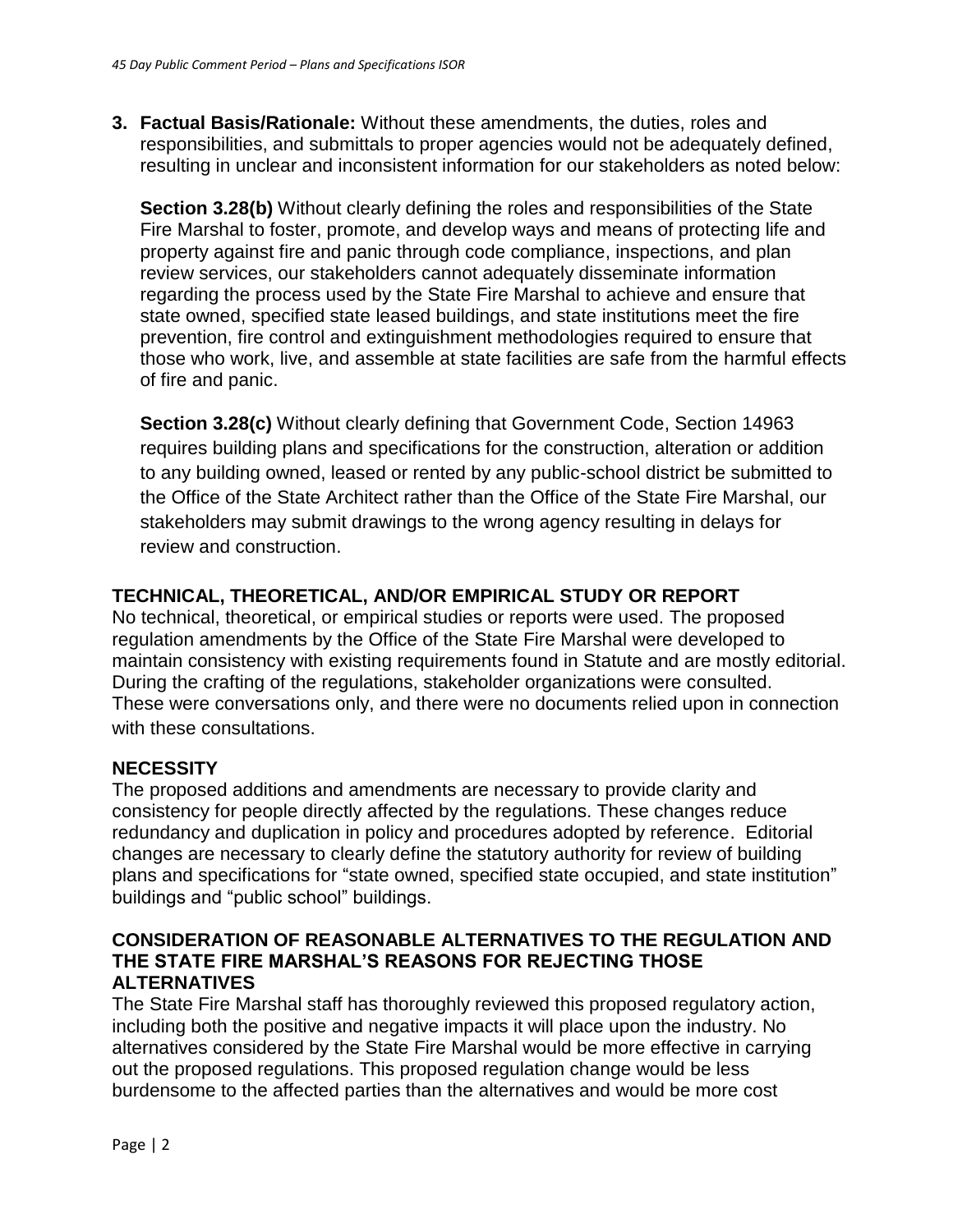effective to private persons. The proposed regulations will be effective in implementing the statutory policies or other provisions of the law. The alternative of no regulatory action would create unclear authority resulting in inconsistent application. The SFM invites and will consider all public comments on alternatives to any of the proposed regulations.

## **REASONABLE ALTERNATIVES – SMALL BUSINESS**

The proposed regulations have no substantial effect to small business. The SFM has identified no alternative that would lessen adverse impact, if any, on small business and still allow the SFM to effectively enforce the regulations.

## **EVIDENCE SUPPORTING FINDING OF NO SIGNIFICANT ADVERSE ECONOMIC IMPACT ON ANY BUSINESS**

The SFM can find no facts, documents, testimony, or evidence that this action will have a significant adverse economic impact on any business. The proposed regulation clarifies and adds language that better defines the requirements for businesses in current statute. There is no direct cost impact anticipated to businesses as a result of these regulations.

## **ECONOMIC IMPACT ANALYSIS AND ASSESSMENT**

The proposed regulation amendments were made after an analysis of the building and fire code requirements for the building industry and the operations of the State Fire Marshal. No economic impacts are known or were identified.

### **The Creation or Elimination of Jobs within the State of California**

The SFM has determined that this regulatory proposal will not have an impact on the creation or elimination of jobs. During the crafting of the regulations, stakeholder organizations were consulted. The consensus of the stakeholder representatives was that by adding these changes in regulations there will be no impact on industry in that the proposed amendments do not fundamentally change the way they are doing business.

## **The Creation of New Businesses or the Elimination of Existing Businesses within the State of California**

The SFM has determined that this regulatory proposal will not have an impact on the creation of new businesses or the elimination of existing businesses. The regulations serve to clarify existing mandates and requirements which have no effect on the business environment.

### **The Expansion of Businesses Currently Doing Business within the State of California**

The SFM has determined that this regulatory proposal will not have a significant impact and will not limit or discourage the expansion of existing businesses within the State of California. The regulations serve to clarify existing mandates and requirements which have no effect on the business environment.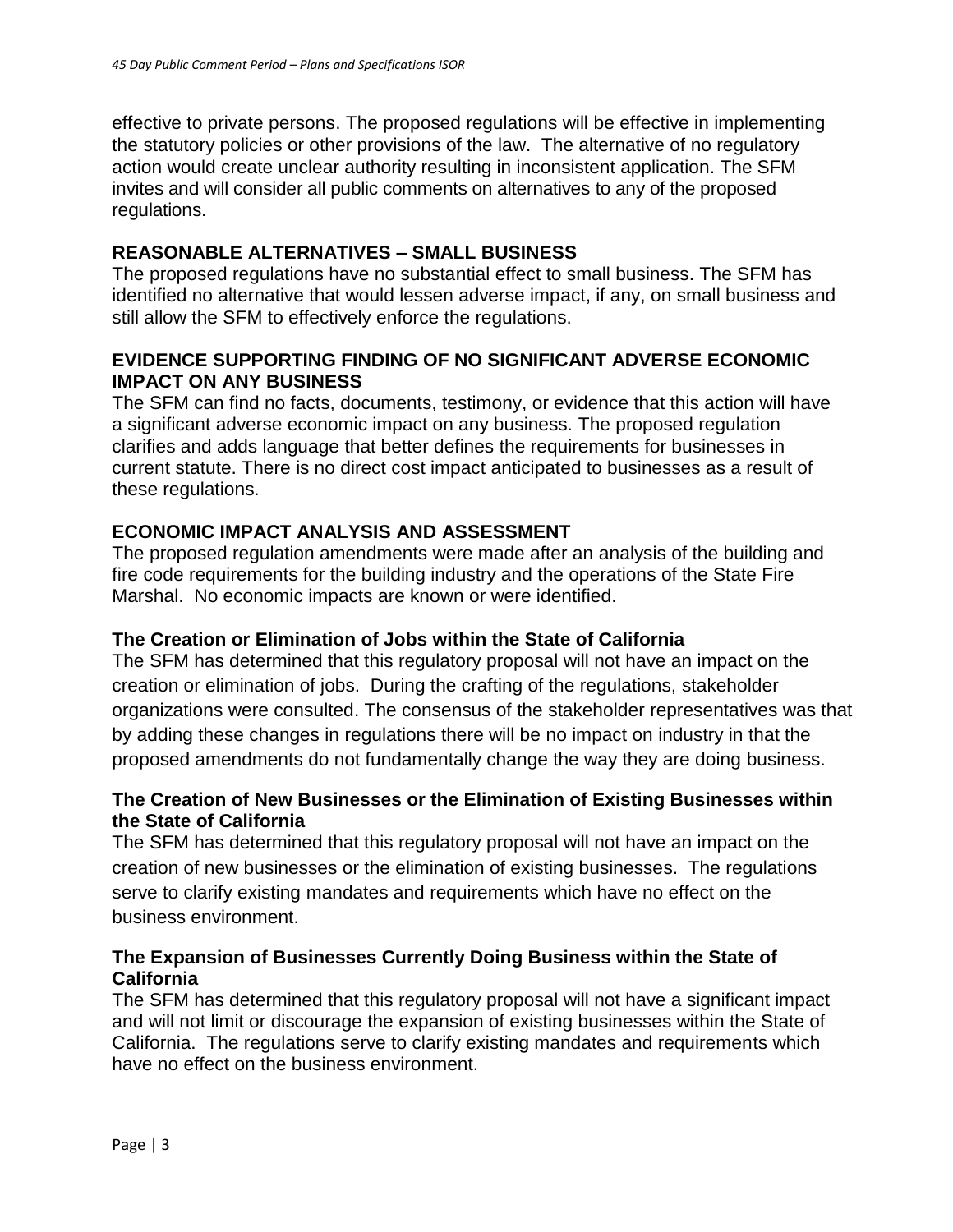## **Benefits of the Regulations to the Health and Welfare of California Residents, Worker Safety, and the State's Environment**

This regulatory proposal provides a direct benefit to the protection of public health and safety of Californians by better preparing stakeholders.

## **COORDINATION WITH FEDERAL LAW**

The State Fire Marshal has determined that this proposed regulatory action neither conflicts with nor duplicates any federal regulation contained in the Code of Federal Regulations.

# **SPECIFIC SECTIONS WHICH HAVE BEEN MODIFIED:**

**Section 3.28(b).** It is proposed to retain existing Section 3.28(b) Public Schools language and renumber it to Section 3.28(c). New subsection (b) language is added to reflect the statutory requirements of the State Fire Marshal to enforce provisions of the HSC which requires the State Fire Marshal to review building plans and specifications to ensure compliance with California Code of Regulations, Title 24 in all "state owned, specified state occupied, and state institution" buildings and facilities, or portions thereof.

**Necessity:** Amendments are necessary to provide clarity because existing Title 19 regulations regarding building plans and specifications are outdated and do not specify the State Fire Marshal authority. The amendments clarify the statutory mandate in HSC 13108 specifying the State Fire Marshal's authority to enforce building standards adopted by the Building Standards Commission in all "state owned, specified state occupied, and state institution" buildings and facilities, or portions thereof consistently throughout the state.

**Section 3.28(c) and Section 3.28(c) Exceptions: (1).** This section is proposed to be amended to comply with existing law and reflect those statutory requirements requiring that plans and specifications for the construction, alteration or addition to any building owned, leased or rented by any "public-school district" be submitted for review and approval to the Division of the State Architect rather than the Office of the State Fire Marshal.

**Necessity:** This amendment is necessary so it clearly identifies the correct agency with the authority and required responsibility as stated in statute (Government Code, Section 14963). Current Title 19 regulations indicate two possible agencies having authority for plan review of public schools. Current regulations incorrectly state to submit plans and specifications for the construction of schools to the Office of the State Fire Marshal instead of the Division of the State Architect and do not reflect the transfer of authority that occurred in 1991. The words "State Fire Marshal" are being removed and replaced with the words "Division of the State Architect". The amendments to this section are necessary because the state agency name "Office of the State Architect" is incorrect. Replacing "Office" with "Division" provides clarity to the public for proper submittal of construction plans and specifications to the state agency.